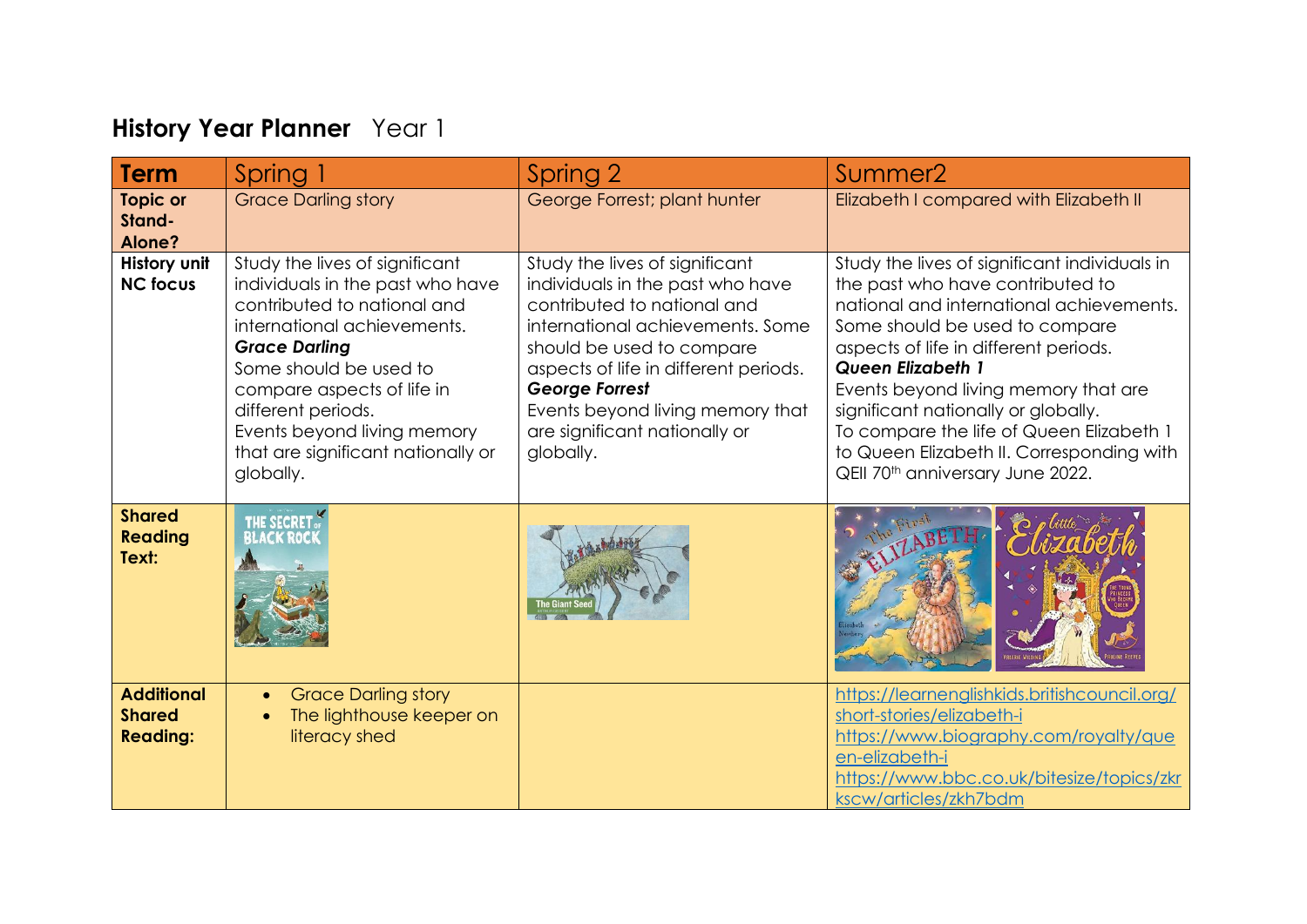| <b>Writing</b>                                                  | Art; painting pictures of the sea                                                                                                                                                                                                                                      | Visit to Lost gardens of Heligan                                                                                                                                                                                                                                                         | https://www.rmg.co.uk/stories/topics/que<br>en-elizabeth-i-facts-<br>myths?gclid=EAIaIQobChMI_ZL9xKHB8AIV<br>AtTtCh1ZwQHJEAMYAyAAEgJu1fD_BwE<br>Queens platinum anniversary                                                                                                                                                                                                                                     |
|-----------------------------------------------------------------|------------------------------------------------------------------------------------------------------------------------------------------------------------------------------------------------------------------------------------------------------------------------|------------------------------------------------------------------------------------------------------------------------------------------------------------------------------------------------------------------------------------------------------------------------------------------|-----------------------------------------------------------------------------------------------------------------------------------------------------------------------------------------------------------------------------------------------------------------------------------------------------------------------------------------------------------------------------------------------------------------|
| Links &<br><b>Other</b><br>Wider<br><b>Curriculum</b><br>Links: | colour mixing<br>Visit to Newquay lifeboat station                                                                                                                                                                                                                     |                                                                                                                                                                                                                                                                                          | celebrations                                                                                                                                                                                                                                                                                                                                                                                                    |
| <b>Enquiry</b><br><b>Questions:</b>                             | Do all superheroes wear capes?                                                                                                                                                                                                                                         | How do you hunt plants?                                                                                                                                                                                                                                                                  | How does the life of Elizabeth I compare<br>with the life of Elizabeth II?                                                                                                                                                                                                                                                                                                                                      |
| <b>Knowledge</b><br>content                                     | I know who Grace Darling was<br>$\bullet$<br>and her impact on the modern<br><b>RNLI</b><br>I know what Grace's life was like<br>$\bullet$<br>in Victorian times.<br>I know how lifeboats have<br>$\bullet$<br>changed from the Victorain<br>times compared to now.    | I know who George Forrest was.<br>I know how George Forrest<br>influenced gardens in Victorian<br>times.<br>I know about his expedition in the<br>1900s<br>I can see the impact of his<br>expeditions on the gardens of<br>Heligan as they are today.                                    | I know some key facts about Elizabeth I<br>$\bullet$<br>I know how daily life was different in<br>Elizabethan times<br>I know who the Tudors were.<br>I know some key facts about Elizabeth II's<br>life<br>I understand the significance of the<br>queen's 70 <sup>Th</sup> anniversary?                                                                                                                       |
| <b>Skills</b><br>content                                        | I can place the order of events<br>$\bullet$<br>of Grace Darling's life in<br>chronological order using dates<br>and times. The Victorians<br>I can use evidence to ask<br>$\bullet$<br>questions and find answers to<br>questions about the life of Grace<br>Darling. | I can compare the life of George<br>Forrest with a modern day plant<br>hunter.<br>I can compare his expedition with<br>a modern day journey to similar<br>places.<br>I can compare and contrast the<br>$\bullet$<br>life of a significant Victorian figure<br>with a similar person now. | I can compare what I know about<br>Elizabeth I with what I know about<br>Elizabeth II to draw conclusions and make<br>comparisons about their lives<br>I can recount some details about life in<br>$\bullet$<br>Elizabethan times<br>I can find the answers to some questions<br>about the past from sources of<br>information<br>I can organise the events of Queen<br>Elizabeth I life in chronological order |